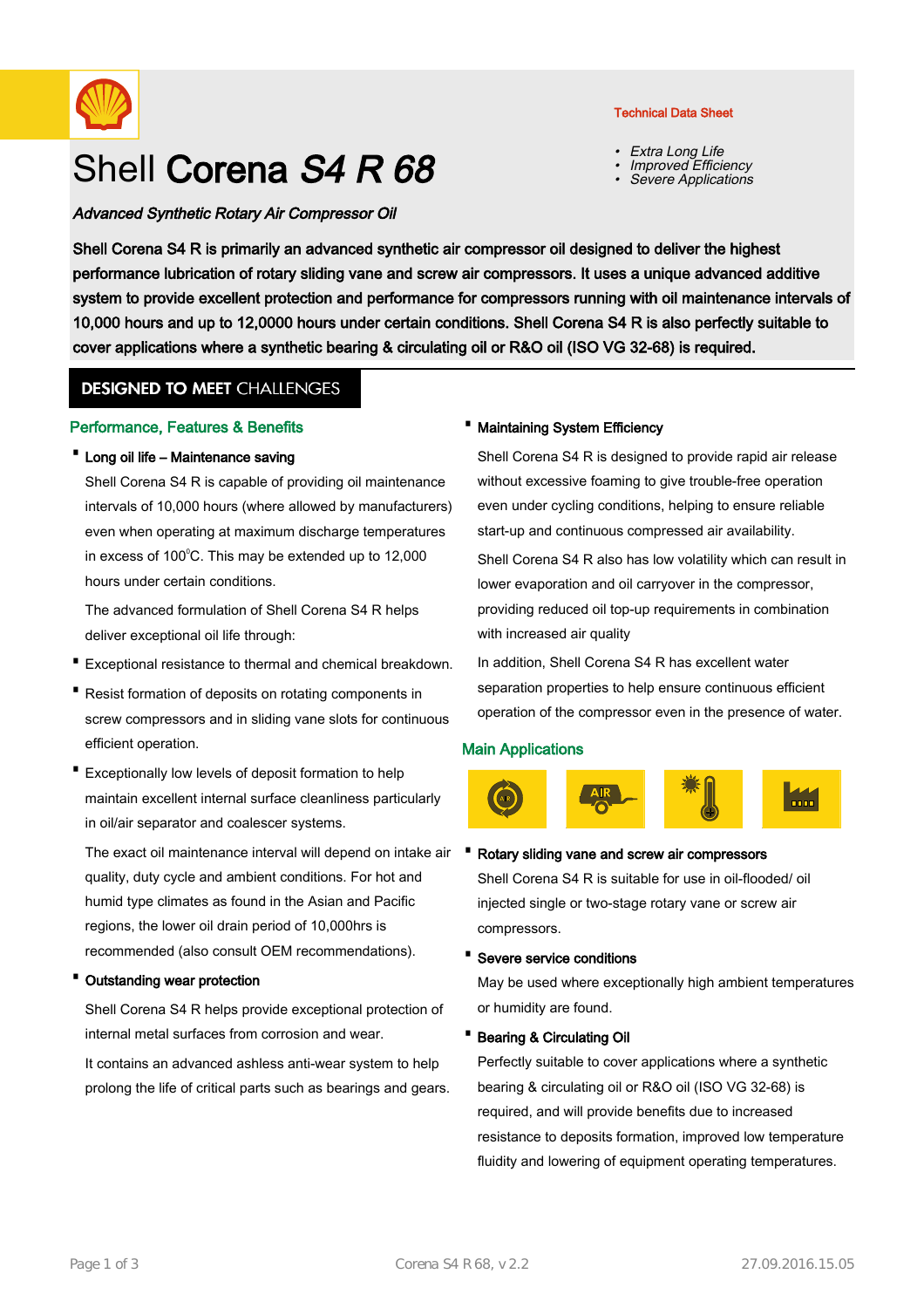# Specifications, Approvals & Recommendations

- ·ISO 6743-3:2003(E) L-DAJ
- Shell Corena S4 R 68 is approved by ABB for use in VTR turbochargers, with a maximum oil change interval of 5,000hrs

For a full listing of equipment approvals and recommendations, please consult your local Shell Technical Helpdesk.

# Compatibility & Miscibility

# · Miscibility

Shell Corena S4 R is fully miscible with mineral oils, although dilution with mineral lubricants will markedly reduce its performance. Care must be taken to avoid mixing Shell Corena S4 R with certain other types of synthetic fluids. Contact your Shell representative for further information.

# · Seal Compatibility

Shell Corena S4 R oils are compatible with seal materials specified for use with mineral oils.

| <b>Properties</b>          |                  |                    | Method              | Shell Corena S4 R 68 |
|----------------------------|------------------|--------------------|---------------------|----------------------|
| <b>ISO Viscosity Grade</b> |                  |                    | <b>ISO 3448</b>     | 68                   |
| <b>Kinematic Viscosity</b> | $@40^{\circ}$ C  | mm <sup>2</sup> /s | <b>ASTM D445</b>    | 68                   |
| <b>Kinematic Viscosity</b> | $@100^{\circ}$ C | mm <sup>2</sup> /s | <b>ASTM D445</b>    | 10.2                 |
| <b>Viscosity Index</b>     |                  |                    | <b>DIN ISO 2909</b> | 135                  |
| <b>Density</b>             | $@15^{\circ}$ C  | kg/m <sup>3</sup>  | ASTM D1298          | 848                  |
| Flash Point (COC)          |                  | $^{\circ}$ C       | <b>ASTM D92</b>     | 248                  |
| <b>Air Release</b>         |                  | minutes            | <b>ASTM D3427</b>   | $\overline{4}$       |
| <b>RPVOT</b>               |                  | minutes minimun    | ASTM D2272          | 2100                 |
| <b>FZG Test</b>            |                  | LS Fail            | CEC-L-07-A-95       | 12                   |
| <b>Pour Point</b>          |                  | $^{\circ}C$        | <b>ASTM D97</b>     | $-48$                |
| <b>Water Separability</b>  | $@54^{\circ}$ C  | minutes            | <b>ASTM D1401</b>   | 10                   |

# Typical Physical Characteristics

These characteristics are typical of current production. Whilst future production will conform to Shell's specification, variations in these characteristics may occur.

# Health, Safety & Environment

# · Health and Safety

Shell Corena S4 R is unlikely to present any significant health or safety hazard when properly used in the recommended application and good standards of personal hygiene are maintained.

Avoid contact with skin. Use impervious gloves with used oil. After skin contact, wash immediately with soap and water.

Guidance on Health and Safety is available on the appropriate Material Safety Data Sheet, which can be obtained from http://www.epc.shell.com/

# · Protect the Environment

Take used oil to an authorised collection point. Do not discharge into drains, soil or water.

# Additional Information

# · Advice

Advice on applications not covered here may be obtained from your Shell representative.